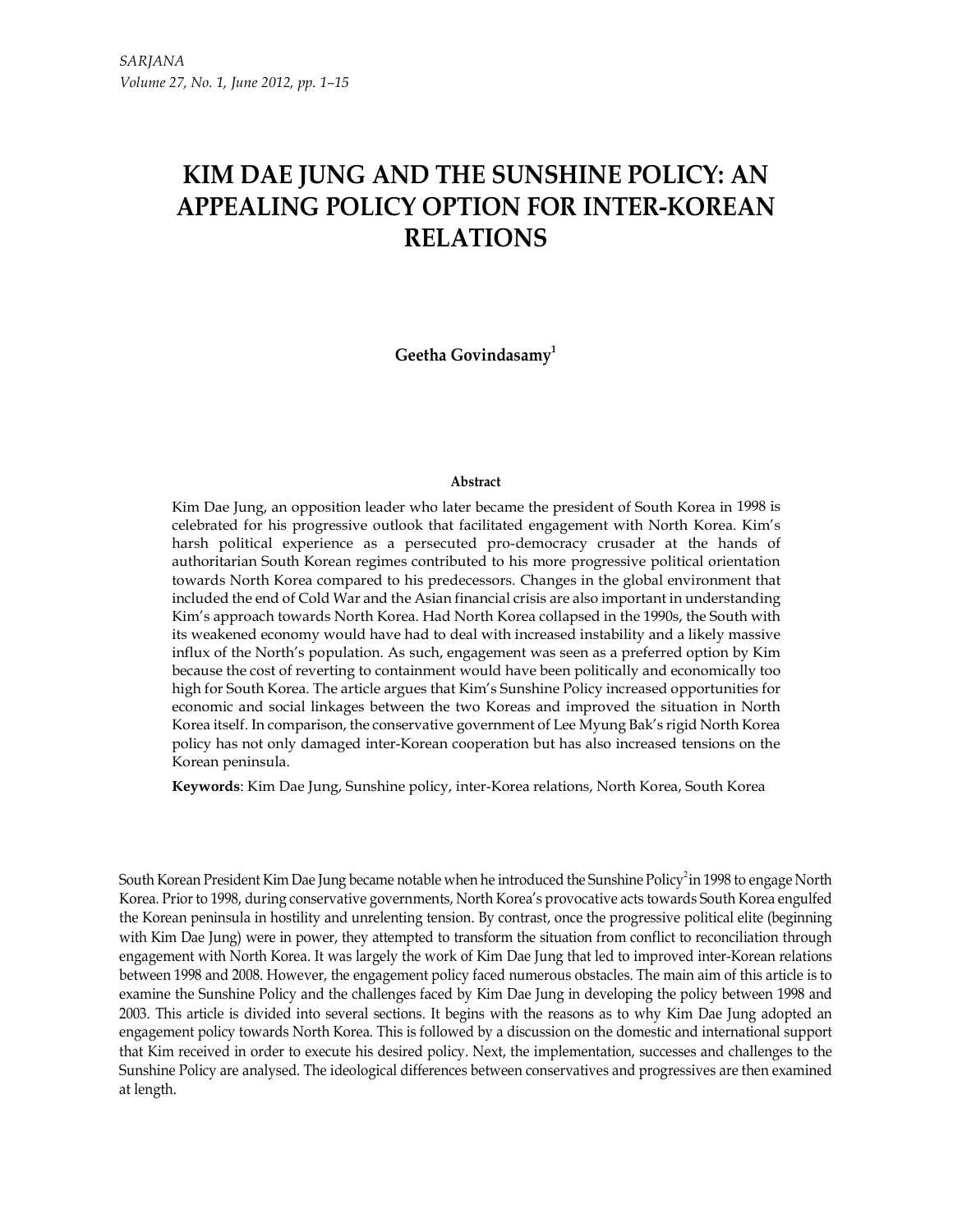## The Need to Engage North Korea

It can be argued that decision-makers initiate policies based on their perception of personal, domestic and international factors. Kim Dae Jung's harsh political experience as an opposition leader and persecuted prodemocracy crusader at the hands of authoritarian Korean regimes were contributing factors to his more progressive political orientation compared to his predecessors. For three decades before assuming the presidency, Kim Dae Jung formulated and refined his ideas on how to improve relations with the North. As an opposition candidate in 1970, 1987 and 1992, Kim advocated a more conciliatory stance towards Pyongyang. For example in 1970, Kim Dae Jung stood for elections against Park Chung Hee who was anti-communist and anti-North Korea. As a democracy fighter, in all his elections, Kim campaigned on a policy of peaceful coexistence with North Korea.<sup>3</sup> He believed peaceful existence could only be realized if there were more exchanges between the two Koreas. Further, Kim was in favour of a more open policy that broadened commercial, social, cultural, sporting, and political exchanges.<sup>4</sup> Because conservative governments monopolized all information about North Korea, Kim advocated that South Koreans should have direct access to North Korean media.<sup>5</sup> However, Kim's ideas were rejected by all the conservative governments who ruled South Korea before his own election as president. More importantly, because of his opposing views, Park Chung Hee and subsequent conservative administrations intermittently imprisoned, exiled and tortured Kim. <sup>6</sup>As such, very few expected Kim Dae Jung, an outspoken dissident, to win the presidency in 1997. Yet people power led to the election of Kim in 1998.

Changes in the global environment that included the end of Cold War and the Asian financial crisis area l so important in understanding Kim's approach towards North Korea. Many observers indicated that North Korea was on the verge of collapse around the time of the end of the Cold War.<sup>7</sup> Had North Korea collapsed in the 1990s, the South with its weakened economy would have had to deal with increased instability and a likely massive influx of the North's population. As such, engagement was seen as a preferred option by Kim because the cost of reverting to containment would have been politically and economically too high for South Korea.

Reunification of the two Koreas was Kim Dae Jung's ultimate goal. However, he understood that reunification would be impossible without ending the Cold War-style containment policies adopted by previous administrations.<sup>8</sup><br>Kim believed that hostile policies and blockades only worsened the situation and intensified the possibilit confrontation between the two Koreas. In addition, he recognised that past unification policies were based on unrealistic expectations of immediate reunification with North Korea through regime collapse or absorption. As an alternative, Kim Dae Jung devised a three-stage unification formula that included peaceful co-existence, peaceful inter-Korean exchanges and peaceful unification.<sup>9</sup>

Given the condition of North Korea in the late 1990s, an immediate unification policy would have stirred up tremendous challenges for both Koreas. South Korea needed to be able to protect its security against the possibility of a more aggressive and hostile North Korea. The collapse of the Soviet Union increased North Korea's economic difficulties and political isolation. Pyongyang responded to this by using its nuclear and ballistic missile arsenals as bargaining chips to guarantee its own survival. The death of North Korean leader Kim Il Sung in 1994 and subsequent incidents of starvation and natural disasters further exacerbated fears in South Korea of the internal collapse of the North. Also, the famine that swept through North Korea at the beginning of 1995 resulted in the death of several million people.10 The Kim government was also aware of the potential cost of unification, which would mainly be shouldered by the South Koreans due to the weak North Korean economy.

According to Levin and Han (2002:12-13), South Koreans increasingly drew from Germany's experience about the high cost of reunification.<sup>11</sup> By the 1990s, the economic gap between the two Koreas had grown exponentially. In the late 1990s, Paul Bracken (1998:419) estimated that Korean unification would cost US\$800 billion over a period of ten years.12 Given the high cost of even peaceful reunification, an engagement strategy was more acceptable so that the South could devise a program that would encourage positive reforms in North Korea. Consequently, Kim promoted the goal of peaceful co-existence rather than any sort of regime change or drastic absorption of the North.

## The Road to Engagement

A close examination of the engagement of North Korea by Seoul, reveals that although the policy was initiated by the President and his office, its implementation and survival depended on the President's advisors and bureaucracy. Kim's support derived from like-minded individuals who included Lim Dong Won,<sup>13</sup> Park Jae Kyu and Park Jie Won. These members of the progressive elite, together with Kim, believed that external economic support would aid in bringing about the transformation of the North, and in the long term, stimulate political stability on the Korean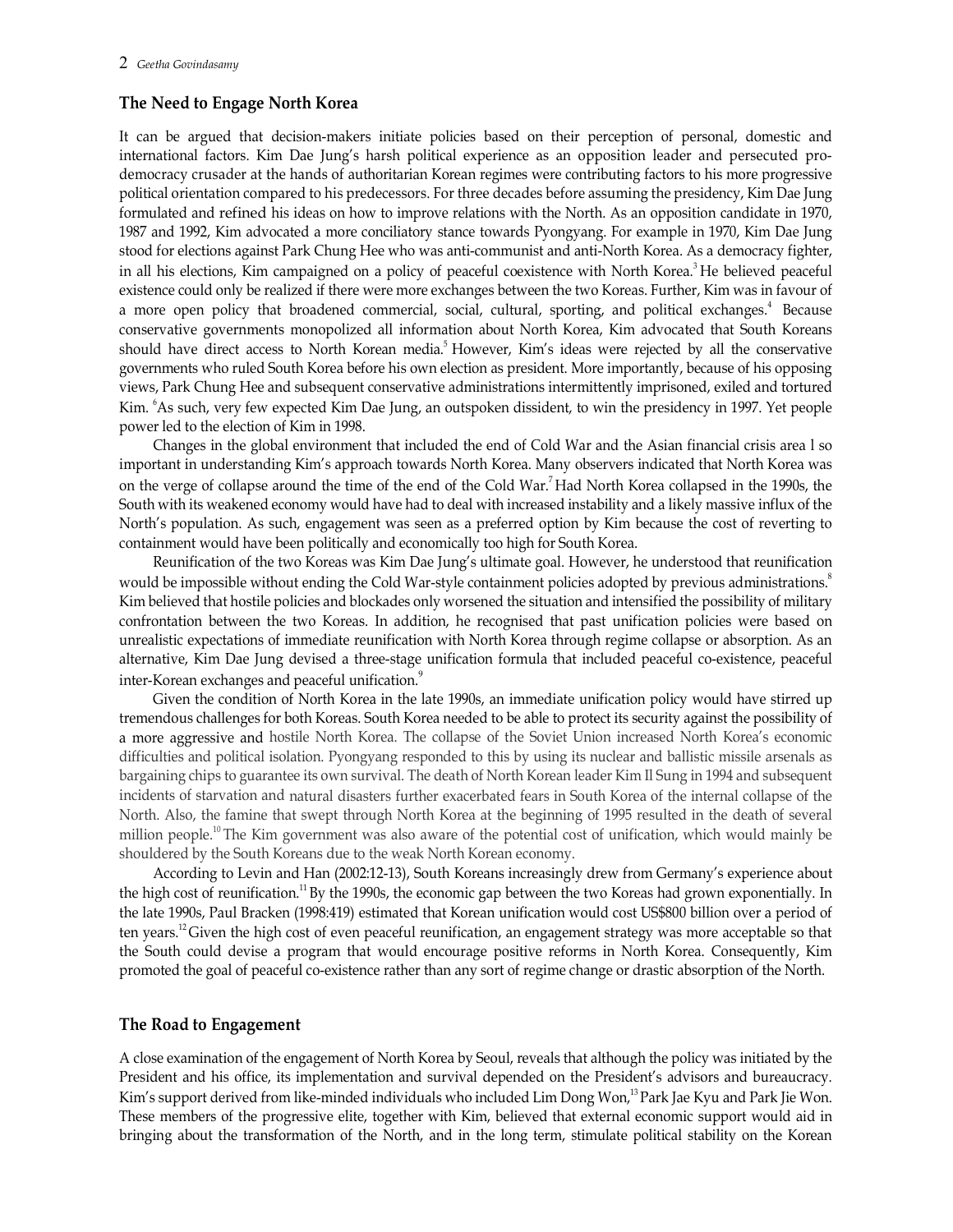peninsula. Kim appointed these progressively minded individuals to crucial positions in the government. For example, though Lim Dong Won was a former negotiator for inter-Korean Vice Ministerial meetings during the conservative Roh Tae Woo government, Kim trusted Lim who believed that relations with North Korea could be improved. Not surprisingly, Lim Dong Won was made the Director of Intelligence Service from 1999 to 2001. Likewise, Park Jae Kyu who founded the Institute of Far East Studies (IFES) at Kyungnam University in 1972 to encourage better relations between the two Koreas served as the chairman of the organising committee for the first inter-Korean summit in 2000.

Both Park Jae Kyu (1999 to 2001) and Lim Dong Won (1998-99 and 2004) also served as Unification Ministers while Park Jie Won (1999-2000), a close friend served as the Minister for Culture and Tourism during the Kim government.14 Since Kim administered a minority government, in order to develop some bipartisan support, Kim also offered posts to key members of the conservative elite, such as Kang In Duk (2001-02), who served as Minister of Unification, and Lee Jong Chan (1998-2002), who served as Director of the National Intelligence Service (Levin and Han, 2002:91). The conservative Minister of Unification played a key role in selling the message that the engagement policy was indeed based on reciprocity (Levin and Han, 2002:91). In sum, Kim was not only supported by the progressives but occasionally conservatives whom he successfully co-opted in advancing the engagement policy.

Kim acknowledged that his North Korea policy would fail without international support.<sup>15</sup> Since South Korea's security was closely linked to its alliance with the US, Kim actively sought American support for his engagement of North Korea. In a joint press conference with President Clinton on 21 November 1998, Kim Dae Jung reconfirmed that South Korea-US security alliance was crucial for the South's defense. More significantly, Kim acknowledged the need to comply with commitments stated in the Agreed Framework signed in October 1994.<sup>16</sup> The Agreed Framework's main objective was to gradually normalise relations between the US and North Korea as well as replace North Korea's home-grown nuclear power plant program with light water reactor plants. Kim believed that cooperation between the US and North Korea was essential in curbing North Korea's nuclear proliferation aspirations. Not surprisingly, Kim supported the four party talks involving the US, North Korea, South Korea and China in dealing with North Korea's nuclear development in exchange for major aid and diplomatic benefits.<sup>17</sup> Eventually, the Clinton administration's support, and recommendations by the Perry report<sup>18</sup> in 1999, which incorporated Seoul's engagement policy, provided the much needed reinforcement for Kim to continue with the Sunshine Policy. Besides, the US, Kim also gained support from Japanese Prime Minister Keizo Obuchi and Chinese President Jiang Zemin.<sup>19</sup>

#### The Implementation of the Sunshine Policy

Shortly after he took office in 1998, citing one of Aesop's fables about "wind and sunshine," Kim Dae Jung actively propagated the idea that sunshine would be more effective than wind in inducing North Korea to reform and adopt a more open- door policy towards the South.<sup>20</sup> Kim began the Sunshine Policy with the following objectives:<sup>21</sup> (1) reconciliation based on the 1992 inter-Korean Basic agreement; (2) normalisation of relations with the U

- Japan;
- (3) integrating North Korea into the world community;
- (4) arms control and the dismantling of the North's weapons of mass destruction; and
- (5) there placement of the 1953 armistice with a peace regime on the Korean peninsula.

The above objectives were marked contrast to the conservative leaders of the past. For example, during the Korean War (1950-53), Syngman Rhee wanted to reunify the Korean peninsula by invading the North. Alternatively, Park Chung Hee believed a military takeover of the North will be possible when South Korean economy and military power surpassed that of the North.<sup>22</sup> What's more, South Koreans under conservative governments were expressly prohibited from even openly discussing North Korea. In contrast, Kim Dae Jung believed that isolating North Korea was dangerous.<sup>23</sup> Hence, the central premise of the Sunshine Policy was that the North would end its isolationist policy when a gradual transformation in the direction of a market economy emerges like what developed in China and Vietnam.

The Kim government began the Sunshine Policy based on three guiding principles of not tolerating armed provocations by the North, not attempting the absorption of the North (in contrast to the defacto policy of his predecessors) and expanding reconciliation and cooperation.<sup>24</sup> To begin with, in order to reduce tension on the Korean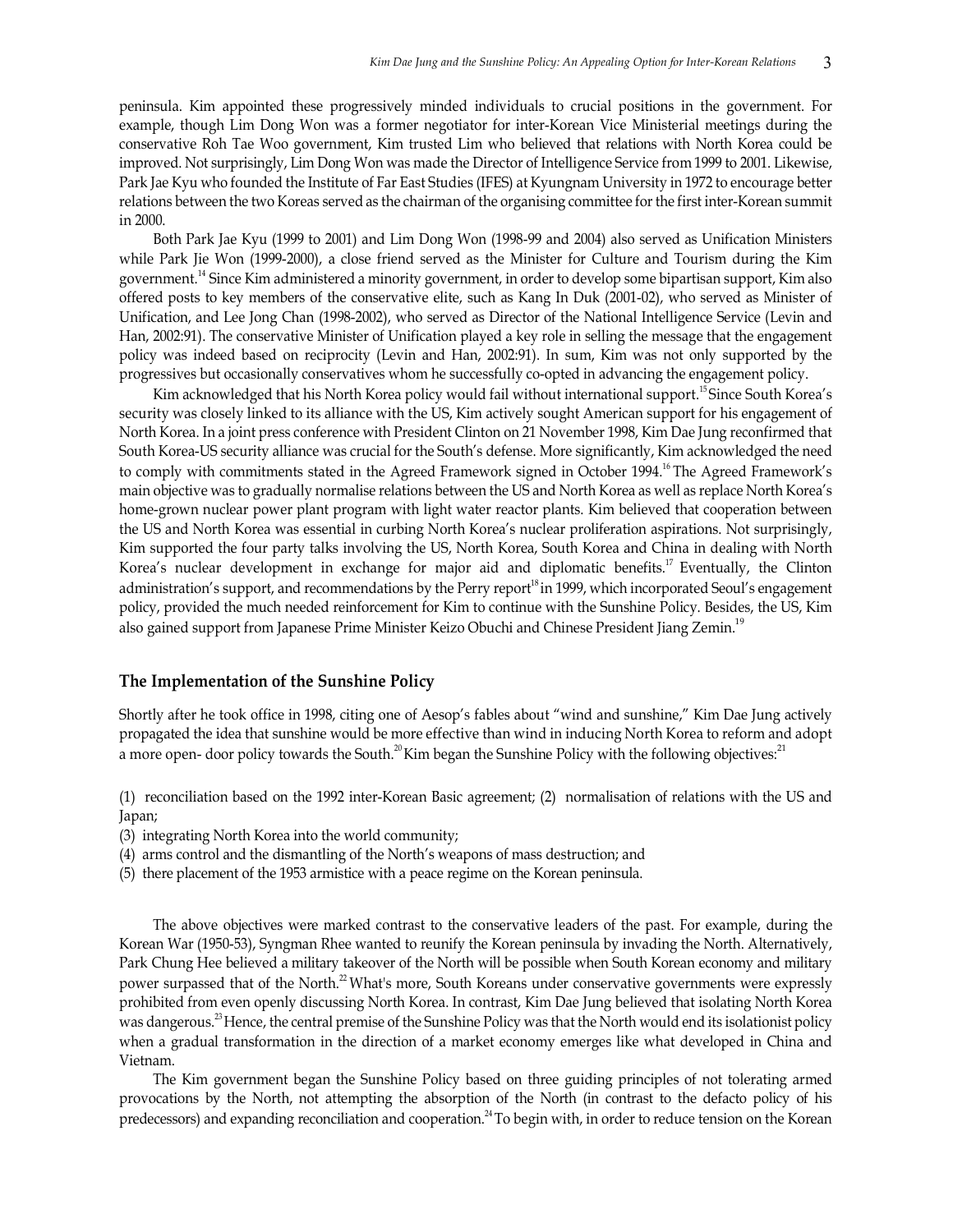peninsula, South Korea aimed to pursue increased official and unofficial North-South contacts.<sup>25</sup> In a speech at the London School of Oriental and African Studies on 4 April 1998, Kim was quick to point out that:

The Republic is now able to push a North Korean policy with self-confidence arising from firm public support. I have been steadfast in advocating what I call a 'sunshine policy' which seeks to lead North Korea down a path toward peace, reform and openness through reconciliation, interaction and cooperation with the South. As President I will carry out such ideas step by step.<sup>26</sup>

The main feature of Kim's engagement was developing a policy of flexible reciprocity towards North Korea.<sup>27</sup> Kim realised that in order to build mutual trust between the Koreas, he would have to offer more without any expectations, at least in the short term. Reciprocity meant that North Korea was merely required to maintain and improve inter-Korean relations and not provide equal exchanges.<sup>28</sup> The North Korea nuclear weapons program was acknowledged as a problem, but it was officially separated from the need to improve inter-Korean relations. The Kim government did not pursue engagement by demanding the dismantling of North Korea's nuclear weapons program.<sup>29</sup> Instead, Kim Dae Jung emphasised the North's economic and humanitarian needs. This new approach represented a radical departure from that of the previous South Korean governments which had laid the groundwork for an engagement policy but kept it strictly limited by stressing on conditional engagement, in particular demanding that the North give up its nuclear program.

Another feature of the Sunshine policy was that inter-Korean relations were pursued in a piece meal fashion so that the South did not appear as if it was making strident demands on the North. By introducing concepts such as peaceful "reconciliation" and "reunification" instead of explicitly implying that the South was preventing the North from collapsing, the engagement policy allowed North Korea to save face. In the short term engagement followed certain guidelines, which depended on the separation of economy and politics (jeongkyungbunri). Accordingly, during inter-Korean dialogue and exchanges, the North concentrated mainly on economic issues and sidestepped issues pertaining to its nuclear development. This suited North Korea.

The new approach demonstrated the extent to which Kim's progressive government had abandoned old realist approaches to North Korea and adopted a position based on understanding the limited options that faced the North Koreans in this delicate rapprochement. While previous governments were preoccupied with politics, the Kim administration decided to concentrate on economics first. The government employed economic leverage as a means to entice the North out of its policy of isolation. In order to avoid another war or even the collapse of North Korea – which at that time was undergoing severe famine – the South Korean government believed it was necessary to persuade the North of the benefits that they would reap from economic exchange with the South. Kim expected such an engagement framework would renew a sense of national identity and promote trust, as well as ease political, social and economic disparity between the two Koreas.<sup>30</sup> Around this time, the North Korean economy weakened drastically as aid from Moscow and Beijing dwindled. The politically alienated and economically weak North embraced the policy because it was desperately in need of hard currency, aid and a security guarantee.<sup>31</sup> Moreover, North Korea definitely preferred economic linkages to government-level dialogue, as this did not threaten the legitimacy of the North Korean regime.

While the South Korean government concentrated mostly on sending humanitarian aid in the form of food and agricultural shipments to Pyongyang, the private sector (Hyundai Asan Corporation<sup>32</sup> as well as small and medium sized South Korean businesses) began to be expand inter-Korean economic relations through two projects in the North. These were the Mount Kumgang tourism project and the development of the Kaesong Industrial Complex (KIC). During Kim's administration, Seoul began with the Mount Kumgang project and continued with the KIC project under the government of Roh Moo Hyun. The South Korean government took the lead in directing and rewarding businesses entering the North and recruited the Ministry of Unification to expedite these changes.<sup>33</sup> The Kim government lifted investment caps on South Korean businesses in an effort to encourage private sector activity in NorthKorea. Legal regulations were also simplified. From the beginning, the Hyundai Group dominated North Korean-related business ventures, beginning with the tourist development project in Mount Kumgang in 1998. Until 1998, there were hardly any ROK investments in DPRK.

Between 1998 and 2002, more than 500,000 South Koreans visited Mount Kumgang by ship (see Table 1). With the opening of the land route in 2003, the number of visitors increased to more than 1.7 million tourists by 2008 (see Table 1). Although contact between South Korean tourists and North Koreans outside the official route were limited after five decades without any person to person contact whatsoever, the Mount Kumgang tours represented a significant beginning.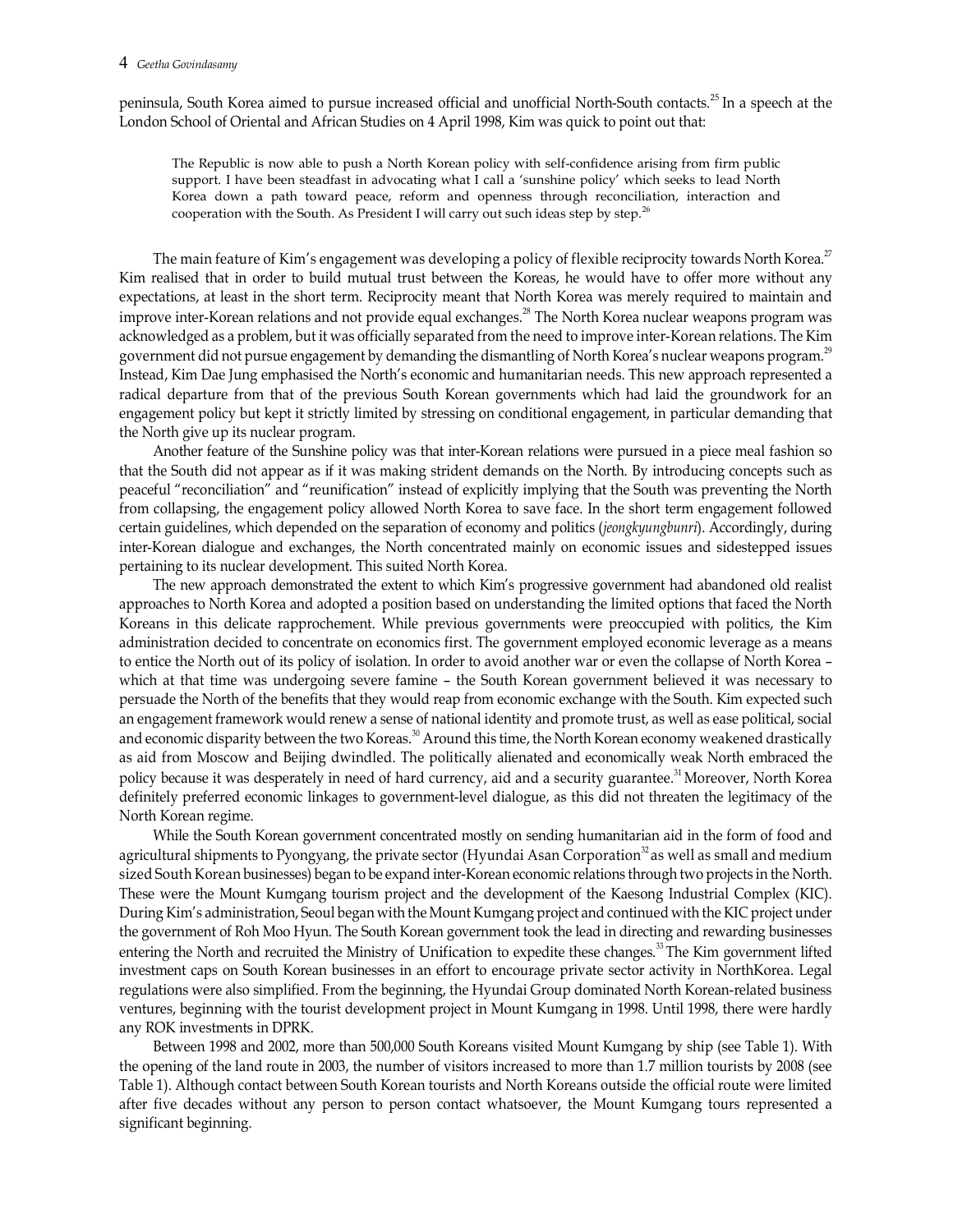| Year  | <b>Number of Tourists</b> | By ship                  | By bus/private car |
|-------|---------------------------|--------------------------|--------------------|
| 1998  | 10,554                    | 10,554                   |                    |
| 1999  | 148,074                   | 148,074                  | $\overline{a}$     |
| 2000  | 213,009                   | 213,009                  |                    |
| 2001  | 57,879                    | 57,879                   |                    |
| 2002  | 84,727                    | 84,727                   |                    |
| 2003  | 74,334                    | 39,902                   | 34,432             |
| 2004  | 268,420                   | 449                      | 267,971            |
| 2005  | 298,247                   | $\qquad \qquad =$        | 298,247            |
| 2006  | 243,446                   | $\overline{\phantom{a}}$ | 243,446            |
| 2007  | 345,006                   |                          | 345,006            |
| 2008  | 62,405                    | $\qquad \qquad$          | 62,405             |
| Total | 1,797,101                 | 554,594                  | 1,242,507          |

Table 1: Number of South Korean Tourists Visiting Mount Kumgang

Source: Ministry of Unification,2011<sup>34</sup>

### The 15 June 2000 Summit

At this juncture, Kim sought an inter-Korean summit as a way to institutionalise and legitimate the engagement of North Korea. In this way, the progressive government under Kim went well beyond its initial focus on economic relations. Preparation for a summit involved multiple contacts and interactions between the two Koreas which were invaluable in building trust.<sup>35</sup> Lim Dong Won, Park Jie Won and Park Jae Kyu were put in charge of preparing the first-ever inter-Korean dialogue. After numerous closed-door meetings between officials from the two Koreas, an inter-Korean summit scheduled in June 2000 was finalized. This was the result of Park Jie Won's secret negotiations in Shanghai and Beijing with Song Ho Gyong, Vice Chairman of the Asia-Pacific Peace Committee, the North Korean body that deals with the South.<sup>36</sup>

The 15 June 2000 summit between South Korean President Kim Dae Jung and North Korean leader Kim Jong Il has widely been regarded as the biggest achievement of the Sunshine Policy. It was the first time that the leaders of the two Koreas had met since the country's division in 1948. Many issues were discussed confidentially. For instance, it was reported that Kim Jong Il would make a reciprocal visit to Seoul but the date was not revealed and the leaders agreed to follow a specific arms reduction program to reduce the threat of war on the peninsula.<sup>37</sup> The specific reference to arms reduction exceeded the economic priorities that Kim Dae Jung had initially focused on and suggests that his abandonment of a strict realist position on North Korean relations was delivering some success. Kim Dae Jung's conciliatory and non-confrontational line on North Korea appeared to be easing tensions on the Korean peninsula. Surpassing all expectations, the meeting in Pyongyang produced a formal joint declaration with agreement on the following points $38$ : :

- 1. The South and the North agreed to resolve the question of reunification independently without external interferences.
- 2. The two Koreas recognised common elements in the South's concept of a confederation and the North's formula for a loose form of federation.
- 3. The two Koreas agreed to resolve humanitarian issues by holding family reunions of separated families and seek a humanitarian resolution to the matter of long held unconverted political prisoners.
- 4. The two Koreas agreed to consolidate mutual trusts and promoting balanced development of both economies through the expansion of bilateral economic cooperation.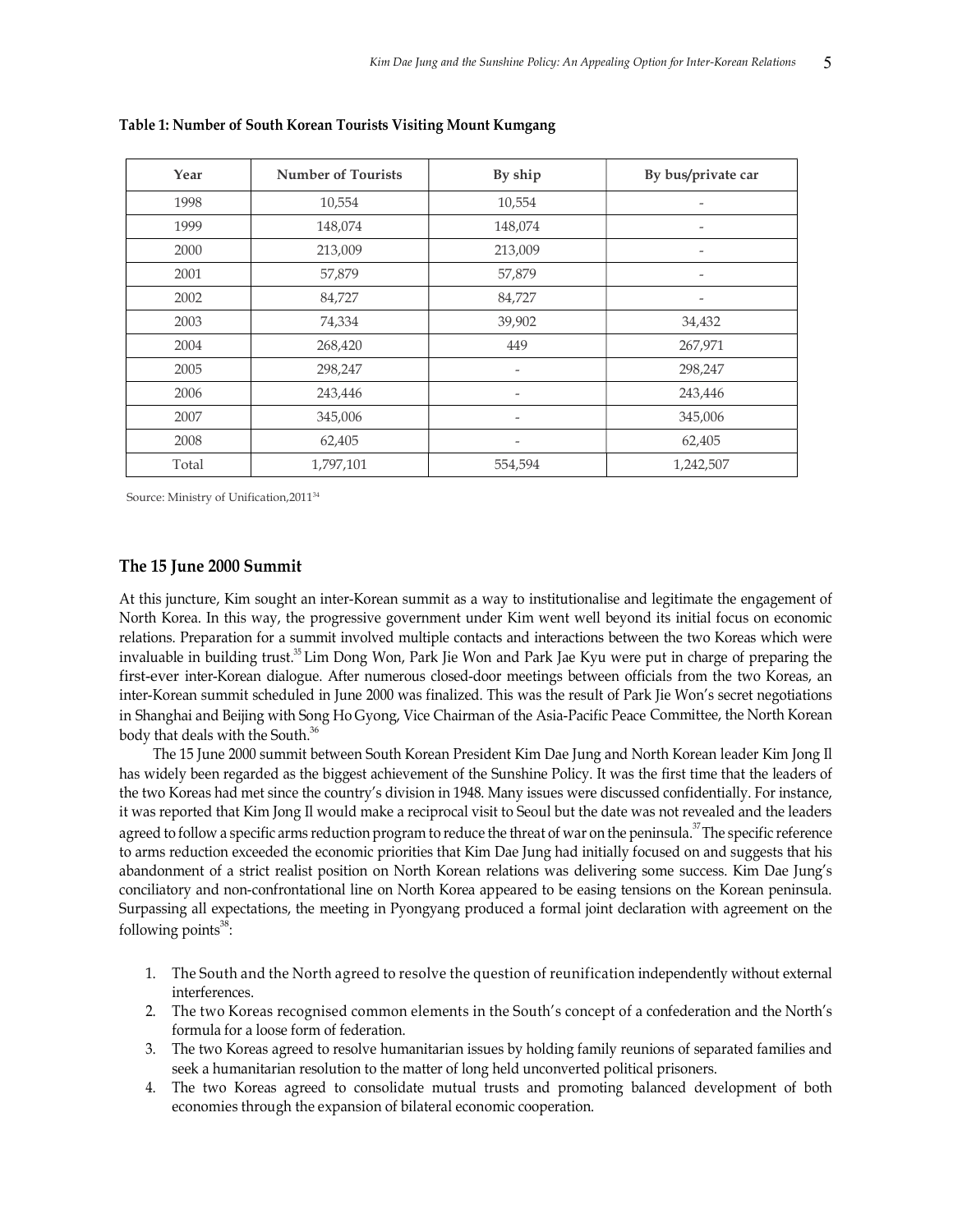#### 6 Geetha Govindasamy

5. The two Koreas agreed to hold government level dialogue for the immediate implementation of the hitherto agreed points.

The Joint Declaration of 15 June specified the nature of a new framework for a positive, ongoing dialogue with North Korea. As such, it marked a major turning point in dismantling the Cold War confrontational character of inter-Korean relations that had existed since 1948. In the progressive government's perspective, the summit transformed inter-Korean relations from "confrontation and hostility" to "reconciliation and cooperation".<sup>39</sup> More importantly, the summit broke Kim Jong Il's extreme isolation and publically embrace South Korea's overtures. One of the most contentious issues in inter-Korean relations had been the North's negative reaction to the presence of US troops on South Korean soil. Yet, Kim Dae Jung reported that Kim Jong Il verbally approved of the continued presence of the US troops on South Korean soil.40 Consequently, the implication was that a new era had begun in inter-Korean relations and that there was no chance of another war between the two Koreas.

Since 1995, the South Korean government and NGOs had been sending some aid to the North in the form of donations, food and fertilisers. But humanitarian cooperation intensified after the rapprochement achieved during the summit. In a display of good will, during Kim Dae Jung's administration, a total of US\$69,102 million o fprivate and governmental aid was distributed to the North between 1998 and 2003 (see Table 2). Overall, total South Korean aid to the North between 1993 and 2008 increased 546% from US\$28,408 to US\$183,500. Such aid reduced the threat that North Korea might collapse because of the massive food shortages. As such, aid met one of the main purposes of the Sunshine Policy.

| <b>Sector</b> | Kim Young Sam<br>1993-1998 | Kim Dae Jung<br>1998-2003 | Roh Moo Hyun<br>2003-2008 | <b>Total</b> |
|---------------|----------------------------|---------------------------|---------------------------|--------------|
| Government    | 26.172                     | 49.977                    | 140.253                   | 216,402      |
| Private       | 2.236                      | 19.125                    | 43,246                    | 64,607       |
| Total         | 28,408                     | 69,102                    | 183,500                   | 281,010      |

| Table 2: South Korea's Humanitarian Aid to North Korea (in US\$ million) |  |
|--------------------------------------------------------------------------|--|
|--------------------------------------------------------------------------|--|

Source: Ministry of Unification, 2011<sup>41</sup>

The summit also saw progress made in the matter of reuniting families separated during the Korean War (1950- 53). Prior to the June 2000 summit, the first reunion had occurred in 1985. The next one only took place as a result of the summit. Family reunions increased by two methods: face to face contacts and video conferences. Between 1985 and 2007, a total of 1,962 South and North Korean families were allowed to communicate (see Table3). These meetings were usually held at the South Korean Red Cross headquarters, the Mount Kumgang resort or reunion centres in North Korea.

| Table 3: Number of families involved in face to face family reunions and video conferences (1985, 2000-2007) |
|--------------------------------------------------------------------------------------------------------------|
|--------------------------------------------------------------------------------------------------------------|

| <b>Method of Reunion</b> | <b>Families from South Korea</b> | Families from North Korea | Total |
|--------------------------|----------------------------------|---------------------------|-------|
| Face to face             | 1,683                            | 1,695                     | 3,378 |
| Video conferences        | 279                              | 278                       | 557   |
| Total                    | 1,962                            | 1.973                     | 3.935 |

Source: Ministry of Unification,2011. Please note that exact chronological data is unavailable, as the MOU has lumped together all the numbers without regard to the year or the type of administration then in power.<sup>42</sup>

Though there was still no free travel between the two Koreas, North Koreans began to visit the South in an official capacity. Between 1998 and 2002, around 2,011 North Korean officials visited the ROK on government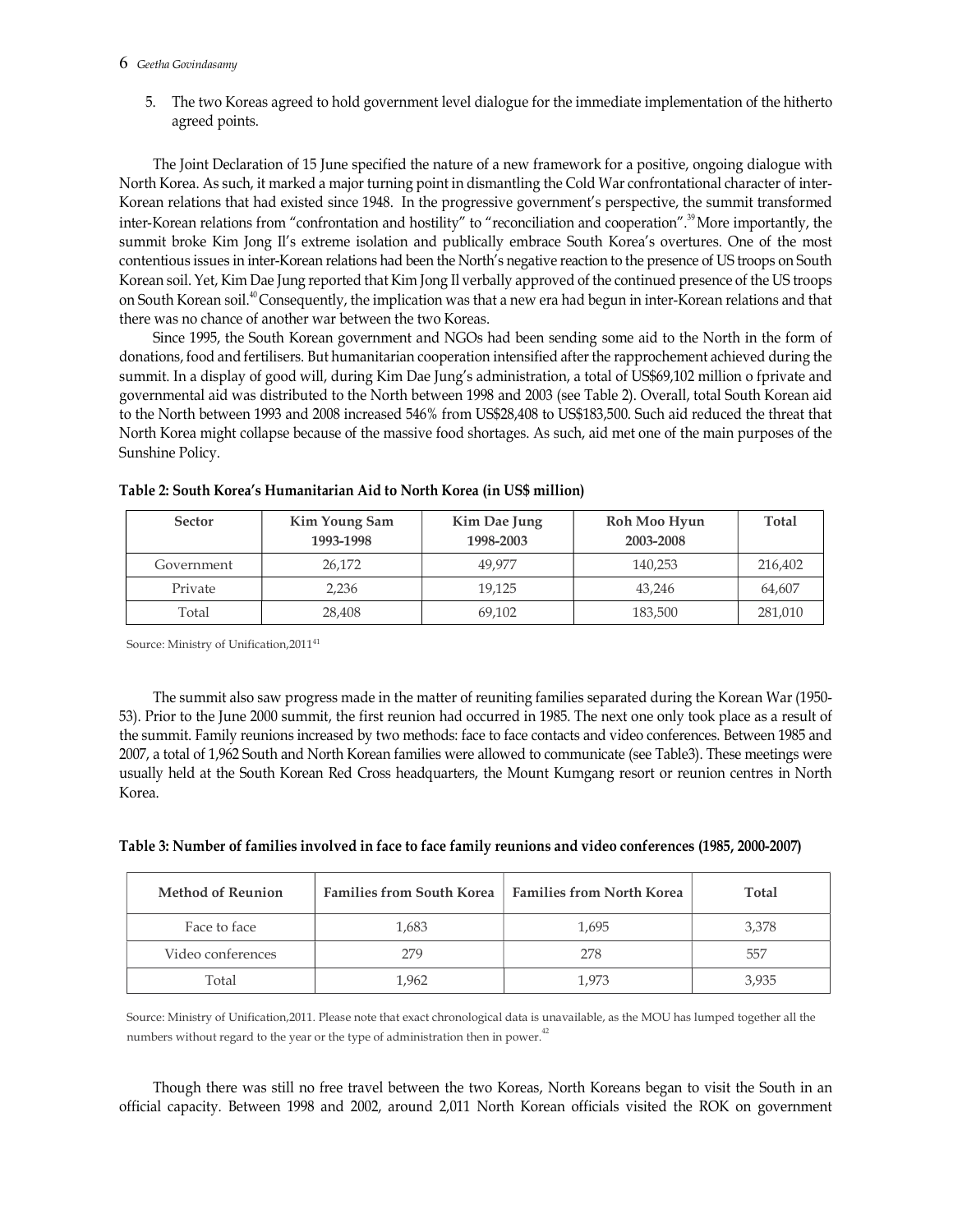business.43 The South Korean government also sent cultural and religious delegations to Pyongyang. Overall, between 1998 and 2002 some 39,583 cross-border visits by South and North Koreans took place.<sup>44</sup>

For years, the two Koreas were involved in a propaganda war through the public address systems across the Demilitarised Zone (DMZ). As a result of the thaw in relations, the two Koreas agreed to terminate anti-propaganda program broadcasts towards each other at the DMZ. An inter-Korean military hotline was also setup.45 Even Donald Kirk, a prominent American journalist who wrote critically of the Sunshine Policy, had to concede that the summit, while having "no real agenda," bolstered the chances of reviving the North Korean economy as a result of South Korean aid.<sup>46</sup> International recognition to the importance of the summit came in the form of the 2000 Nobel Peace Prize given to Kim Dae Jung for his work on inter-Korean relations.

Domestically, the summit brought about the realisation that peaceful unification may be possible in the near future. South Koreans began to accept that they shared the same nationality, ethnicity, language, and culture with the North. Symbolic gestures in sport exchanges further enhanced national unity and reconciliation. Just three months after the landmark summit, the joint march of athletes and officials from North and South Korea at the opening ceremony of the Sydney Olympics in 2000 not only promoted kinship and inter-Korean nationalism but also diluted the perception of North Korea as a threat.47 Again at the 2004 Summer Games in Athens and the 2006 Winter Games in Turin, North and South Korean athletes repeated the unified march.

However, not all of Kim's objectives were fulfilled. Though the summit created a framework to discuss coexistence on the Korean peninsula, many issues remained unsolved. The June joint statement avoided mentioning the nuclear program. This meant that there was no need or motivation for North Korea to abandon its nuclear position. More significantly, the 1953 armistice signed after the Korean War was not set aside and official diplomatic relations between the two states remained to be achieved. What is more, Kim Jong Il did not make the promised return visit to Seoul which the South Koreans interpreted as a lack of his trust worthiness. Finally, the summit failed to improve North Korea's relations with the US or Japan. These unsettled issues continued to undermine the engagement policy during Kim's administration.

#### Conservative Opposition to the Sunshine Policy

Support from the conservative elite was crucial for the implementation of the engagement policy that Kim had designed. Prior to the advent of the progressive government of Kim Dae Jung, conservative South Korean governments did play with the idea of engaging with North Korea. The South-North Joint Communique (4 July 1972), the Basic Agreement between South and North Korea (19 February 1992) and the Joint Declaration of the Denuclearization of the Korean Peninsula (19 February 1992) were historic accords that institutionalised cooperation and peace efforts.<sup>48</sup> However engagement with the North was not seen as a priority and the conservative governments maintained an unrelenting anti-Communist stance. For example, President Park Chung Hee, who openly advocated an anti-Communist outlook, was committed more to economic development to enhance ROK's security rather than pursuing inter-Korean relations.49 In addition, conservative governments asserted that inter-Korean cooperation could only progress if and when North Korea gave upon its nuclear weapons program. The Kim government differed from these conservative governments because engagement based on 'flexible reciprocity' did not demand Pyongyang to give up its nuclear program or change its system of government. More importantly, Kim promoted the feeling of kinship rather than stressing North Korea's enemy image or communist identity.

The challenge to the Sunshine Policy was that the engagement policy was introduced and implemented within the context of a minority government. Since North Korean related-issues were highly controversial, more often than not, the progressive government of Kim clashed continuously with the conservative Grand National Party (GNP) which controlled the majority in the legislature for most of the decade from 1998 to 2008.<sup>50</sup><br>From the outset, Kim Dae Jung's administration was a minority government (1998-2002). Although Kim

benefitted from his election alliance with the United Liberal Democrats (ULD), Kim's position was fragile as he only obtained 40.3% of the popular vote in the 1997 presidential elections.<sup>51</sup> Kim's National Congress for New Politics (NCNP) only managed to garner 79 out of the 299 seats (26%) in the 1996 legislative elections. In the 2000 legislative elections, the NCNP–which was later renamed the Millennium Democratic Party (MDP) – obtained 115 seats (42%) out of 273 seats compared to the GNP's 133 (49%).<sup>52</sup> In other words, the conservative political elite, represented in the form of the GNP, controlled the National Assembly for the five years Kim was in power. The party was antagonistic towards Kim's reform policies, especially the engagement policy. Moreover, Kim's junior coalition partner, the ULD, was not always supportive of his policies towards North Korea. For instance, the head of the ULD, Kim Jong Pil who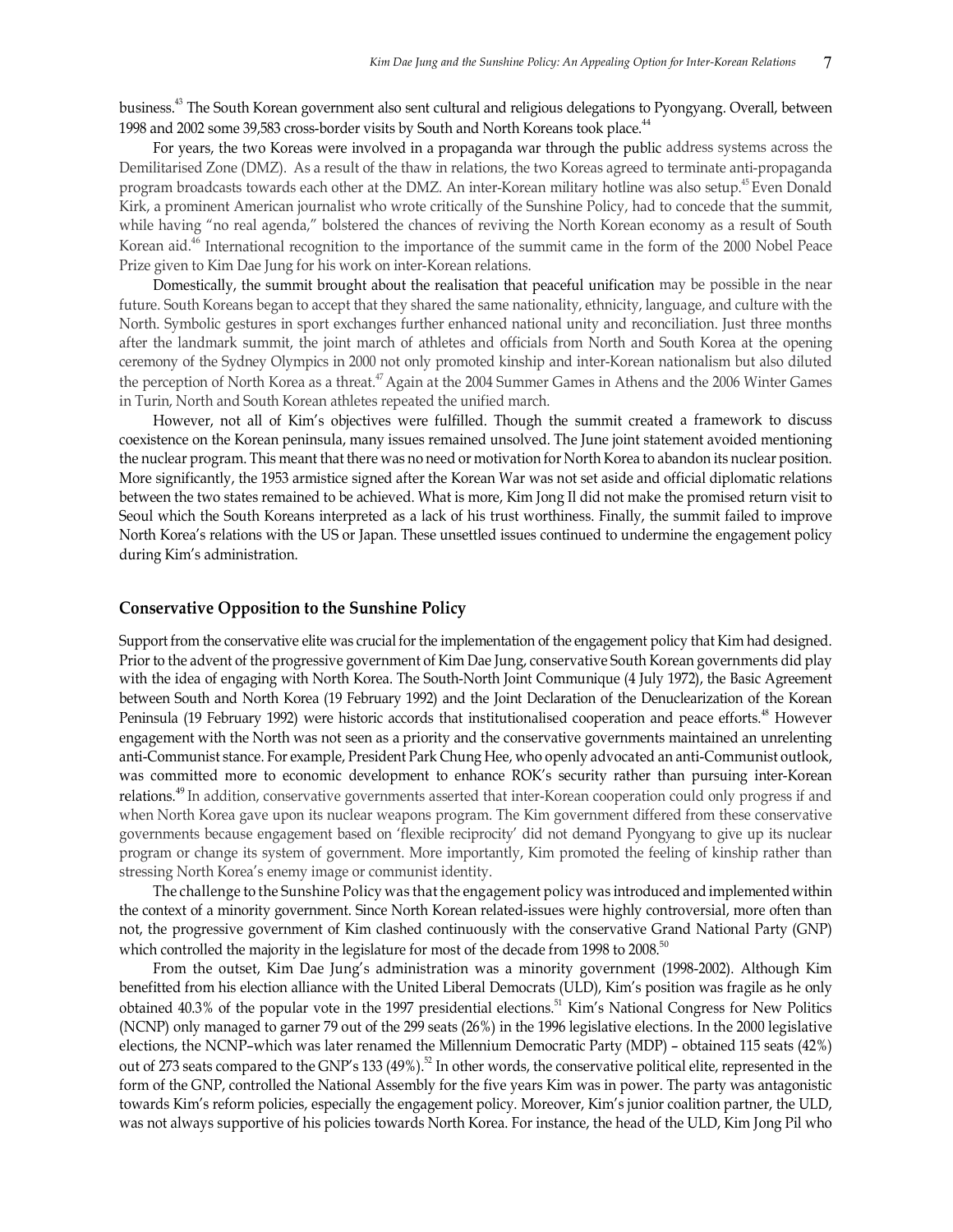was appointed as the Prime Minister, was well known for anti-North Korea stand.<sup>53</sup> Hence, it was not surprising that the ULD opposed Kim's engagement policy. Differences of opinion between the MDP and the ULD, resulted in a breakup of the coalition in 2001. In addition, the MDP lost both the local and by- elections prior to the 2002 presidential elections. All the above further eroded Kim's ability to push through many of the reforms, especially towards North Korea.

Although engagement began under the conservative governments that preceded Kim Dae Jung's presidency, their perception of what 'engagement' should involve differed fundamentally from the progressives. The conservative elite accused Kim Dae Jung of engaging North Korea without demanding any conciliatory gestures from the Kim Jong Il regime. The nature of Kim's 'flexible reciprocity' was repeatedly questioned. With no obvious transformation in Pyongyang's behavior, the conservatives perceived relations with North Korea as being that of unconditional engagement rather than one based on flexible reciprocity. They argued that the Sunshine Policy was an anti-national policy which strengthened Kim Jong II's dictatorial regime and undermined South Korean security.<sup>54</sup> Kim was also accused by the conservatives of ignoring human rights violations committed by the Kim Jong Il regime.

Another source of contention was the Mount Kumgang experiment, run by Hyundai Asan. Kim believed that the Mount Kumgang project would increase North Korea's dependency on South Korea by generating new sources of income for the North Korean government. According to Joong Ang Ilbo (25 September 2010), the Mount Kumgang tour generated roughly \$30 million a year in profits.<sup>55</sup> The project brought into North Korea desperately needed hard currency at a time when it suffered from a weak economy, natural disasters and food shortages. However, the experiment's shortcomings went against Kim. Inter-governmental relations improved but the North Korean public was banned from socialising with South Korean tourists.<sup>56</sup> Even worse, the conservatives feared that the project funnelled hard currency to the North Korean regime for use in their weapons development.<sup>57</sup>

The economic underpinnings of Hyundai's presence in North Korea were also shaky. While Kim was channelling investments into North Korea, Hyundai Asan incurred massive debts in running the project. These debts, moreover, persisted despite extensive and direct financial support by the Kim government to Hyundai. For example, by 2002 the state-run Korea National Tourism Organisation (KNTO) spent roughly US\$60 million buying the Mount Kumgang Inn, a hot spring resort and a cultural center from Hyundai Asan in February 2002.<sup>58</sup> When the KNTO stepped in to bail out Hyundai Asan's Mount Kumgang tour, the conservative opposition party GNP demanded that the Kim government stop all financial transfers to Hyundai.<sup>59</sup>

The conservatives also criticised Kim for ignoring the security risks for South Korean tourists visiting Mount Kumgang. Tours were suspended for 45 days when a South Korean woman was detained for six days for suggesting that a North Korean guard should move to the ROK for a better life. The conservatives were also anxious about the negative impact of Kim's policies on the US, South Korea's traditional ally.<sup>60</sup> Their concerns were not without good reason, for by the end of his administration, Kim's relations with Washington were strained. Kim's engagement policy clashed with President George Bush's hard-line stand against North Korea, especially after the 11 September 2001 terrorist attack when North Korea was identified by Bush as one of the three members of the 'axis of evil' in his State of the Union Address of 29 January 2002.<sup>61</sup> This meant that the US was prepared to go to war with North Korea if necessary to deter Pyongyang from using weapons of mass destruction against the US. Without official US backing for the engagement policy, Kim's goal of achieving peace through reconciliation and cooperation with North Korea descended into complete disarray. He not only had to deal with a North Korea that was backed into a corner but also with Washington's hard-line policy that destabilised efforts at building trust with the North. For some time, scheduled official communications between North and South Korea were stalled due to Washington's tougher stance toward North Korea.

In October 2002, Kim Dae Jung faced more opposition from the conservatives when the Americans discovered that North Korea had a secret uranium-basedweapons program. In actual fact the program did not violate the 1994 Geneva Agreed Framework which called for the freezing of plutonium-based weapons program in exchange for two nuclear reactors and other assistance. The conservatives, however, ignored these fine distinctions between uraniumand plutonium-based weapons and insisted that the engagement policy only promoted North Korea's nuclear development at the cost of the ROK's national security.<sup>62</sup> Seizing the moment of global conservatism about all 'weapons of mass destruction' the conservatives used the North Korean nuclear issue as a major platform in their campaigns for the 2002 elections.<sup>63</sup> Lee Hoi Chang, the presidential candidate of the GNP claimed the North already possessed nuclear weapons while the MDP accused Lee of trying to gain popularity by scaring the voters and heightening tension between the Koreas.<sup>64</sup> The conservative media was also against the engagement policy. Clashes between the Kim government and the conservative newspapers like The Chosun Ilbo and The Dong-a Ilbo became more frequent.<sup>65</sup>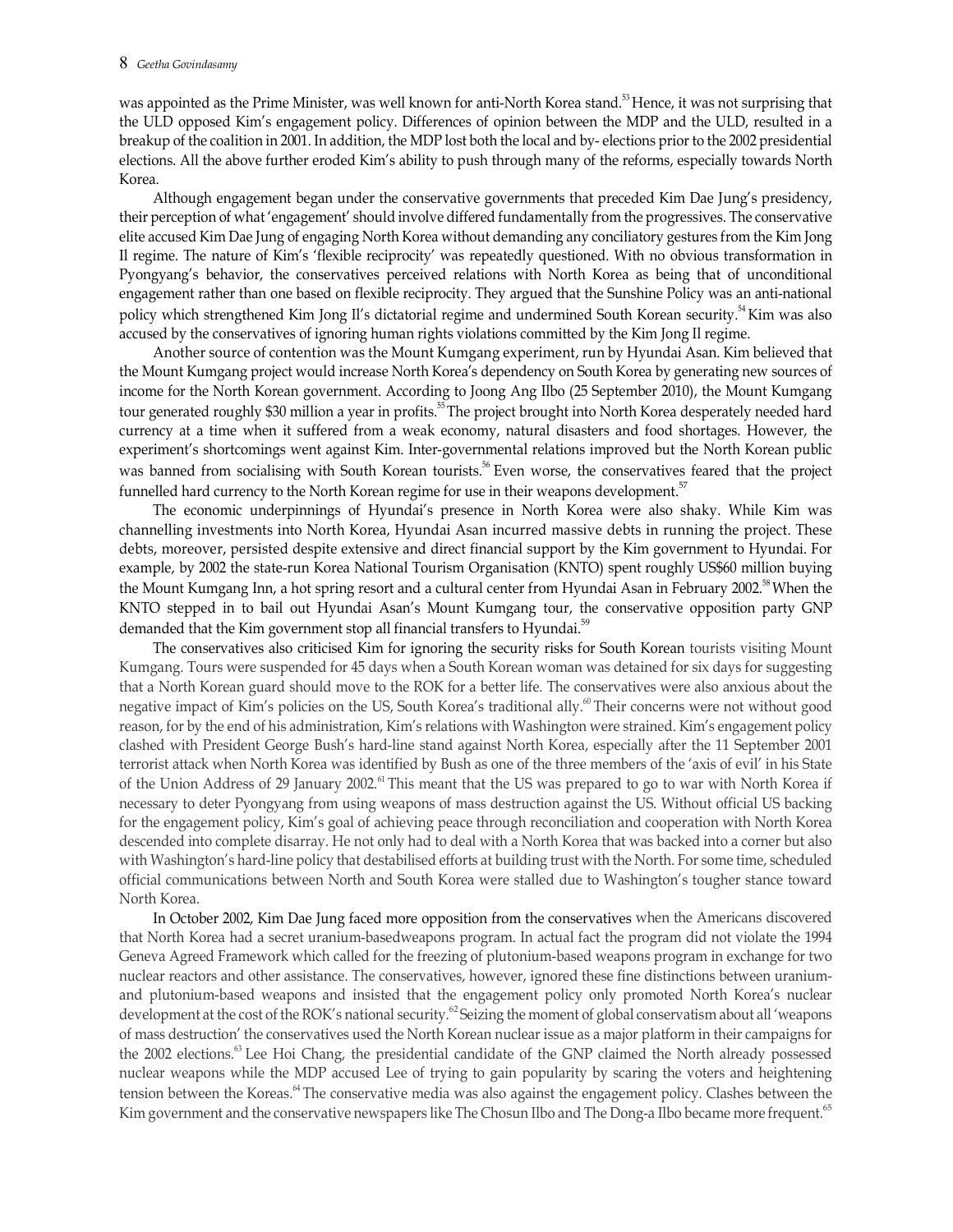As a minority president, Kim Dae Jung lacked support in the National Assembly. Only the MDP faithfully backed him. By the middle of Kim's presidency, the ULD, which was once Kim's coalition partner, had joined forces with the conservative GNP in opposing the Sunshine Policy (Korea Times, 3 July 2002). In orchestrating the anti-Kim campaign, close aides of Kim Dae Jung were targeted. For instance, in August 2001, Lim Dong Won, the Unification Minister, allowed a South Korean civilian delegation to attend the 56<sup>th</sup> anniversary of the Liberation Day in Pyongyang.<sup>66</sup> The opposition forces saw the visit as contravening the National Security Law which prohibited any pro-North Korean activities. In September 2001, with the ULD supporting the GNP, the National Assembly passed a noconfidence motion against Lim Dong Won, one of the chief architects of theSunshine Policy. Kim Dae Jung had no obligation to adhere to the no-confidence motion as the cabinet is elected by the President and not the National Assembly. However, Lim Dong Won chose to resign, a decision that constituted a serious setback for the implementation of Kim's policies for rapprochement. Lim Dong Won had a long association with North Korean negotiations, starting from his time working for the conservative governments that preceded Kim. However, the lack of domestic cohesion made it difficult for Kim to promote reconciliation and cooperation with North Korea with any enthusiasm.<sup>67</sup> These divisions also probably persuaded Kim Jong Il that the Sunshine Policy was not sustainable.

Another dramatic example of the limitations from which Kim's Sunshine Policy suffered, was the failure to remove or reform the National Security Law (NSL) which imposed a severe penalty for anyone who praised North Korea. In an article in Foreign Policy, Kim Dae Jung remarked that the National Security Law (NSL) which claims North Korea as an anti-state organization 'prohibits reduced tensions by legal decree' even if inter-Korean relations improved.<sup>68</sup> Consequently, in 2001, the ruling Millennium Democratic Party (MDP) under Kim Dae Jung tried to revise the NSL, focusing on the provisions which denied the very existence of North Korea. However, opposition parties opposed the legislation, calling it "premature".<sup>69</sup> To conservatives, the NSL was primarily an anti-communist device, and they asserted that repealing it would weaken national security. In otherwords, it would leave the North free to infiltrate and undermine South Korea's democratic ideals and security. The conservative elite ensured that the NSL remained in place, despite Kim's fight to change a law which had been used repeatedly to suppress dissidence. The next progressive administration under Roh Moo Hyun was equally unsuccessfully in overhauling the NSL. The Supreme Courtand the Constitutional Court claimed that it was too soon to repeal the law. The abolition of the NSL would certainly have helped improve inter-Korean relations. Lacking a broad consensus of domestic support, and failing to repeal the NSL, the progressive political elite struggled to sustain the engagement policy.

North Korea's actions did not help Kim either. For example, major provocations such as the missile firing over Japan in 1998 and several inter-Korean naval skirmishes between 1999 and 2002 undermined Kim's argument that the North was not dangerous. Criticism intensified when South Korean waters were breached on 29 June 2000 and a North Korean vessel sank a South Korean patrol boat, killing five sailors. The GNP called on the government to temporarily suspend the controversial Mount Kumgang tourism project, claiming that the engagement policy endangered South Korean security.<sup>70</sup> Kim's commitment to the engagement policy did not weaken but the rift opened up between him and the Korean public which had been outraged by these naval incidents.<sup>71</sup> The final blow came when revelations of secret ROK fund transfers to North Korea resulted in the term sunshine assuming negative connotations.<sup>72</sup> Controversy between the conservatives and progressive erupted over accusations that Kim Dae-Jung made illegal financial payments to the DPRK in order to secure the historic summit in June 2000.<sup>73</sup>

#### Public Opinion towards the Sunshine Policy

Despite the 2000 summit and the apparent progress in inter-Korean relations, the engagement policy became one of the most contentious political issues in South Korean politics. Kim Dae Jung began the Sunshine Policy at a time when the South Korean economy was severely stressed due to the Asian financial crisis. Viewed against this backdrop, most South Koreans wanted economic recovery to be given priority. More importantly, almost 60% of voters did not support Kim's bid for the presidential post. Despite this, the progressives did transform the public's perception towards North Korea.<sup>74</sup> However, while more South Koreans now perceived North Koreans as their relatives in need of help, there was on going opposition to the progressive's engagement policy. In August 2000, two months after the June summit, support for the engagement of North Korea garnered 81.8% of the people polled.75 However, in the same poll, 54.8% viewed the engagement policy toward North Korea as having failed to effectively transform inter-Korean relations and 58.3% indicated that the policy has done little to initiate internal reforms within North Korea.76 A poll by Joong Ang Ilboon the first anniversary of the 15 June summit in 2001 indicated that out of 1,008 adults polled in June 2001, 58.2% supported the Sunshine Policy.<sup>77</sup>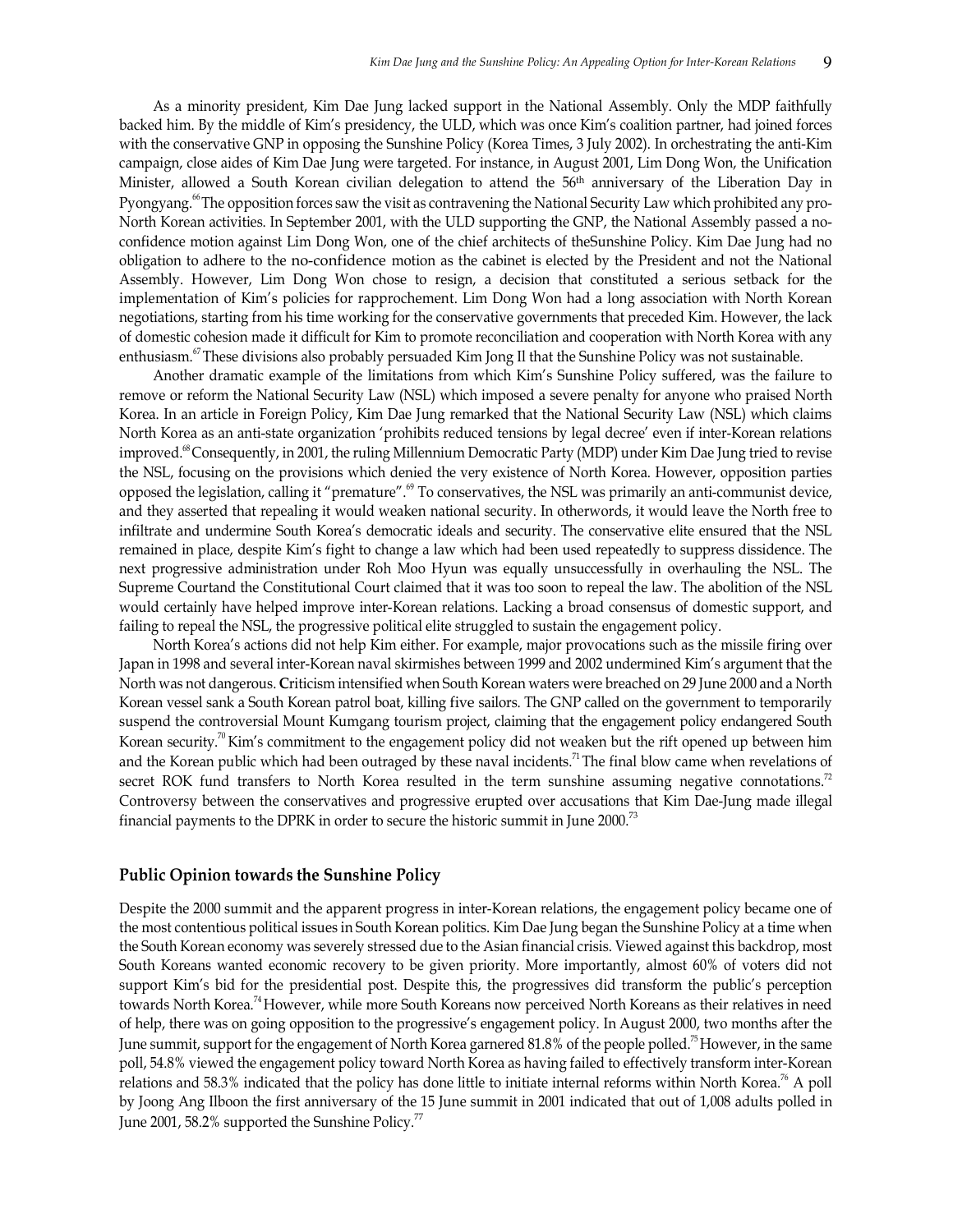# Conclusion

Progressive policies toward North Korea were introduced during a period of complex change within and outside the Korean peninsula. Kim Dae Jung believed that engagement would transform North Korea's behaviour. He made every effort to expand humanitarian and economic projects to the North in order to defuse tension on the Korean peninsula. However, the South Korean conservative elite continued to believe that the North had not changed its hostile position and criticised the Kim government for providing "one-sided concessions to Pyongyang without securing reciprocal measures".<sup>78</sup> Additionally, the minority status of the progressive government under Kim acted as a major policy limitation. For instance, the much debated NSL, a relic of the Cold War, could not be repealed. This was a major blow for the engagement policy. Despite this, the Sunshine Policy continued during the progressive administration of Roh Moo Hyun, albeit with a different name- Policy for Peace and Prosperity. The progressive political elite believed that engagement increased opportunities for economic and social linkages between the two Koreas and improved the situation in North Korea itself. They were convinced that the policy offered the most practical means for reducing tensions and promoting confidence building measures on the Korean peninsula.

The advent of Lee Myung Bak's conservative administration in February 2008 brought South Korea back to a definition of engagement that was conditional on the North dismantling its nuclear program. This began to reverse the achievements of the progressive administrations. The number of North Koreans visiting South Korea declined which meant there was a marked deterioration in inter-Korean governmental talks. By contrast, despite the nuclear crisis and numerous provocations by the North towards the South, the progressive elite continued the inter-Korean governmental talks. Between 1998 and 2002, there were roughly 80 inter-Korean governmental talks that contributed to decreasing tensions on the Korean peninsula.<sup>79</sup> In comparison, less than 30 inter-Korean governmental talks took place between 2008 and 2010 under the Lee Myung Bak government.<sup>80</sup> The new conditional engagement policy introduced by the conservative government from early 2008 onwards has not only damaged inter- Korean cooperation but has also increased tensions on the Korean peninsula. Major provocations in 2010 such as the sinking of the Cheonan naval vessel on 26 March 2010 and the attack on Yeonpyeong Island on 23 November 2010 in the South suggest that the conservative policy of conditional engagement has been unsuccessful in modifying North Korea's behavior. However, recently, Hong Joon Pyo, the chairman of the Grand National Party, and the new South Korean Minister of Unification, Yu Woo Ik, called for a review of the current policy towards the North. Just like Kim Dae Jung, Hong and Yu urged the Lee government to adopt a more flexible approach towards Pyongyang.<sup>81</sup> Furthermore, Yu also stated that another inter-Korean summit would be useful in reviving stalled inter-Korean relations.<sup>82</sup> The question is whether the conservative Lee government would adopt such measures during an election year when they represent quintessential progressive policies. Moreover, despite North Korea's failed satellite launch on 13 April 2012, it has vowed to continue launching rockets in the near future. Such an attitude certainly would not encourage the Lee government to revive negotiations with Pyongyang anytime soon.

## Notes

<sup>1</sup>Dr Geetha Govindasamy is a Senior Lecturer at the Department of East Asian Studies, Faculty of Arts and Social Sciences, University of Malaya, Kuala Lumpur.

<sup>2</sup>In Korean, the Sunshine Policy is known as Haetpyot chongch'aek. The information obtained for Kim Dae Jung's engagement policy in this article was mainly derived from the collection of Kim's speeches published in the The Kim Dae Jung Government: The Sunshine Policy, 1999, The Society for NortheastAsian Peace Studies, Seoul.

<sup>3</sup>Kim Dae Jung, Richard Tanter, and Richard Falk, 1983, 'On Korea', World Policy Journal, Vol. 1, No. 1, p. 223.

<sup>4</sup>Kim Dae Jung, 1992, 'The Once and Future Korea', Foreign Policy, 86, p. 49.

<sup>5</sup>Kim Dae Jung, 1992, 'The Once and Future Korea', Foreign Policy, 86, p. 49.

<sup>6</sup>James Conachy, 3 Nov. 2000, 'The Nobel Peace Prize and Korea's Kim Dae Jung', World Socialist Website, http://www.wsws.org/articles/2000/nov2000/npp-n03.shtml. Accessed 5 Dec. 2005.

<sup>7</sup>See Nicholas Eberstad, September 1993, 'North Korea: Reform, Muddling Through, or Collapse?' , NBR Analysis, Seattle; Dong Yong-Seung, 1997, 'The Coming Collapse: The Fall of North Korea', http://www.nira.or.jp/past/publ/review/97spring/dong.html. Accessed 2 Sept. 2011.

<sup>8</sup>The Kim Dae Jung Government: The Sunshine Policy, 1999, The Society for Northeast Asian Peace Studies, Seoul, p. 277.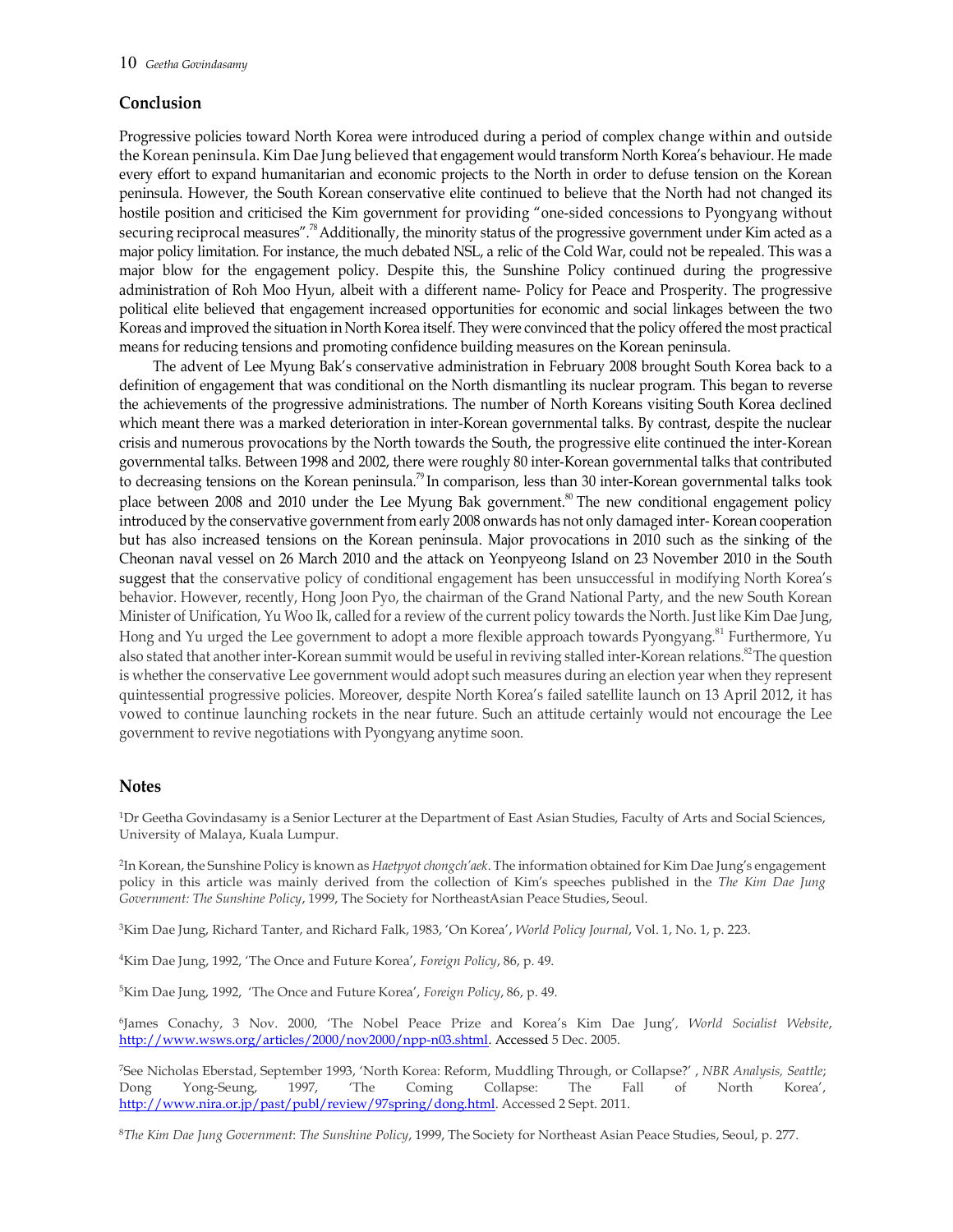<sup>9</sup>The Kim Dae Jung Government: The Sunshine Policy, 1999, The Society for Northeast Asian Peace Studies, Seoul, p.311; Kim Dae Jung, 'The Once and Future Korea', Foreign Policy, Vol. 86, 1992, pp. 50-52.

<sup>10</sup>Kongdan Oh, and Ralph Hassig, 1999, 'North Korea Between Collapse and Reform', Asian Survey, Vol. 39, No. 2, p. 301; Daniel Goodkind, and Loraine West, 2001, 'The North Korean Famine and its Demographic Impact', Population and Development Review, Vol. 27, No. 2, p. 220.

<sup>11</sup>Norman Levin, and Yong Sup Han, 2002, Sunshine in Korea: The South Korean Debate over Policies Toward the North, Center for Asia Pacific Policy, RAND Publications, Santa Monica, California, p. 12.

<sup>12</sup>Paul Bracken, 1998, 'How to Think About Korean Unification', Orbis, Vol. 42, No. 3, p. 419.

<sup>13</sup>See Donald Kirk, 2009, Kirk, Korea Betrayed: Kim Dae Jung and Sunshine, Palgrave Macmillan, New York, pp. 137-139.

<sup>14</sup>Donald Kirk, 2009, Korea Betrayed: Kim Dae Jung and Sunshine, Palgrave Macmillan, New York, pp. 119-120.

<sup>15</sup>Kim Dae Jung, 1992, 'The Once and Future Korea', Foreign Policy, Vol. 86, p. 52.

<sup>16</sup>For more information on the Agreed Framework of 1994, see http://www.kedo.org/pdfs/AgreedFramework.pdf. Accessed 2 Jan. 2008.

<sup>17</sup>The Kim Dae Jung Government: The Sunshine Policy, 1999, The Society for Northeast Asian Peace Studies, Seoul, pp. 301-302.

<sup>18</sup>In November 1998 President Clinton appointed Dr. William J. Perry and Ambassador Wendy R. Sherman to conduct a review of US policy towards North Korea. Among others, the final report, published in October 1999 recommended that the US should cooperate with South Korea in engaging North Korea. For more information other recommendations see http://www.ko-amleague.org/Perry\_Report/perry\_report.html.

<sup>19</sup>The Kim Dae Jung Government: The Sunshine Policy, 1999, The Society for Northeast Asian Peace Studies, Seoul, p. 303.

 $20$ Ibid, p. 5.

<sup>21</sup>Ibid, pp. 278-306.

 $^{22}$ Branislav Slantchev, 2009, NationalSecurityStrategy:KoreanWar(1950-1953)and Asymmetric Warfare, p 8, http://slantchev.ucsd.edu/courses/nss/lectures/14-limited-war-korea.pdf, Accessed 2 May 2010; Koh Byung Chul, 1984, The Foreign Policy Systems of North and South Korea, University of California Press, Berkeley, CA, p. 102.

<sup>23</sup>The Kim Dae Jun gGovernment: The Sunshine Policy, 1999, The Society for Northeast Asian Peace Studies, Seoul, p. 299.

<sup>24</sup>Ibid, p. 294.

<sup>25</sup>Ibid, p. 280.

<sup>26</sup>Ibid, pp. 263-64.

<sup>27</sup>Ibid, p. 292.

<sup>28</sup>Chae Kyung Suk, 2002, 'The Future of the Sunshine Policy: Strategies for Survival', East Asian Review, Vol 14, No. 4, pp. 5-7.

<sup>29</sup>Choi Jong Kun, 2010, 'Sunshine Over a Barren Soil" The Domestic Politics of Engagement Identity Formation in South Korea', Asian Perspective, Vol. 34, No. 4, p. 129.

<sup>30</sup>The Kim Dae Jung Government: The Sunshine Policy, 1999, The Society for Northeast Asian Peace Studies, Seoul, p. 50.

<sup>31</sup>Chae Kyung Suk, 2002, 'The Future of the Sunshine Policy: Strategies for Survival', East Asian Review, Vol.14, No. 4, p. 10.

<sup>32</sup>Hyundai Asan Corporation, founded in 1999, is Hyundai's main business arm for developing inter-Korean cooperative businesses.

<sup>33</sup>The Kim Dae Jung Government: The Sunshine Policy, 1999, The Society for Northeast Asian Peace Studies, Seoul, p. 287.

<sup>34</sup>Ministry of Unification, Republic of Korea, 2011, Basic Facts about Inter-Korean Relations: Inter-Korean Exchanges and Cooperation, http://www.unikorea.go.kr/en/. Accessed 2 Jan. 2011.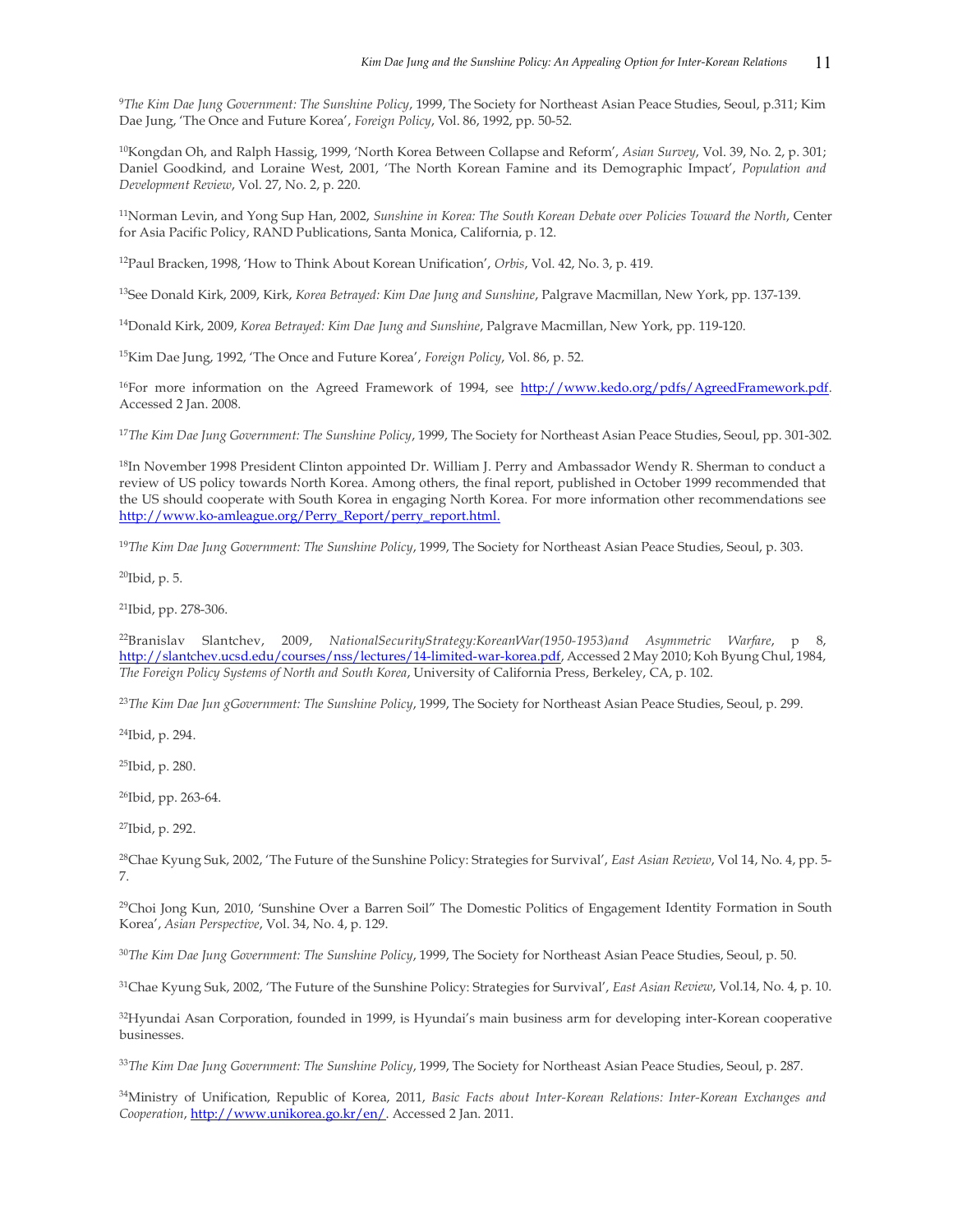#### 12 Geetha Govindasamy

<sup>35</sup>Son Key Young, 2006, South Korean Engagement Policies and North Korea: Identities, Norms and the Sunshine Policy, Routledge, New York, pp. 58-59.

<sup>36</sup>'No Conditions Set for Summit: Minister Park Jie Won, '10 April 2000, Korea Times, http://www.highbeam.com/doc/1G1- 65519886.html. Accessed 5 May 2011.

<sup>37</sup>'Leaders of Two Koreas Likely to Have Reached Secret Agreements', 16 June 2000, Joong Ang Ilbo, http://joongangdaily.joins.com/article/view.asp?aid=1917837. Accessed 2 January 2011.

<sup>38</sup>Ministry of Unification, Republic of Korea, 15 June 2000, http://www.unikorea.go.kr/en/. Accessed 2 Jan. 2011.

<sup>39</sup>Ministry of Unification, Republic of Korea, 28 April 2006 http://www.unikorea.go.kr/en/. Accessed 22 Jan. 2011.

<sup>40</sup>Lee Sung Yoon, 2010, 'Engaging North Korea: The Clouded Legacy of South Korea's Sunshine Policy', AEI Outlook Series, Vol. 2, p. 4.

<sup>41</sup>Ministry of Unification, Republic of Korea, 2011, Basic facts about inter-Korean relations: Humanitarian Cooperation, Ministry of Unification, http://www.unikorea.go.kr/en/. Accessed 29 Jan. 2011.

42Ministry of Unification, 2011, Inter-Korean Affairs: Humanitarian Cooperation Basic facts about inter-Korean relations. Accessed 5 March 2011.

<sup>43</sup>Rudiger Frank, and Sabine Burghart (eds) 2008, 'Inter-Korean Cooperation 2000-2008: Commercial and Non Commercial Transactions and Human Exchanges', Vienna Working Papers on East Asian Economy, Vol. 1, No. 1, p. 20.

<sup>44</sup>The Lee Myung Bak Admnistration's North Korea Policy, 2009, Ministry of Unification, Seoul, Republic of Korea, 2009, p. 39.

<sup>45</sup>'Political Disputes Cast Shadow Over Sunshine Policy,'12 Oct. 2002, Korea Times.

<sup>46</sup>Donald Kirk, 2005, 'Sunshine Policy,' in John Barry and Frank Jurgen Richter (ed.), Korea Confronts the Future, Marshall Cavendish International (Asia) Orivate Limited, Singapore, p. 71.

<sup>47</sup>Two Koreas to March Together at Sydney Olympics, '29 June 2000, Chosun Ilbo. http://english.chosun.com/site/data/html\_dir/2000/06/29/2000062961387.html. Accessed 3 January 2010.

<sup>48</sup>White Paper on Korean Unification 1996 Ministry of Unification, Seoul, Republic of Korea, p. 181. http://www.unikorea.go.kr/en/. Accessed 1 July 2005.

<sup>49</sup>Koh Byung Chul, 1984, The Foreign Policy Systems of North and South Korea, University of California Press, Berkeley, CA, pp. 101-102.

<sup>50</sup>Choi Jong Kun, 2010, 'Sunshine Over a Barren Soil" The Domestic Politics of Engagement Identity Formation in South Korea', Asian Perspective, Vol. 34, No. 4, p. 125.

51Comparing with Past Elections, 2007, KBS World Radio. http://rki.kbs.co.kr/english/event/election\_2007/sub\_02d.html. Accessed 12 Jan. 2011.

<sup>52</sup>One of the fundamental features of South Korean politics is the frequent dissolution, reformation and renaming of parties based on the ambitions of a leader to gain daekwon (greatpower). See David Steinberg and Myung Shin, 2005, 'From Entourage to Ideology? Tensions in South Korean Political Parties in Transition', East West Centre Working Papers, Hawai, p.1; Youngmi Kim, 2008, 'Intra-Party Politics and Minority Coalition Government in South Korea', Japanese Journal of Political Science, Vol. 9, No. 3, p. 379.

<sup>53</sup>Christopher Bluth, 2008, Korea, Polity Press, Cambridge, p. 93.

<sup>54</sup>'Political Disputes Cast Shadow Over Sunshine Policy,' 12 Oct. 2002. Korea Times.

<sup>55</sup>'Family Reunion Talks Bog Down,' 25 Sept. 2010, Joong Ang Ilbo. http://joongangdaily.joins.com/article/view.asp?aid=2926347. Accessed 4 Dec. 2010.

<sup>56</sup>Victor Cha, 1999, 'The Rationale for "Enhanced" Engagement of North Korea: After the Perry Policy Review', Asian Survey, Vol. 39, No.6, p. 838; Miles Kahler, & Scott Kastner, 2006, 'Strategic Uses of Economic Interdependence: Engagement Policies on the Korean Peninsula and Across the Taiwan Strait', Journal of Peace Research, Vol. 43, p. 533.

57'South Korea Paid Astronomical Sums to North Korea,' 3 Dec. 2010, Chosun Ilbo. http://english.chosun.com/site/data/html\_dir/2010/12/03/2010120300990.html. Accessed 6 May 2011.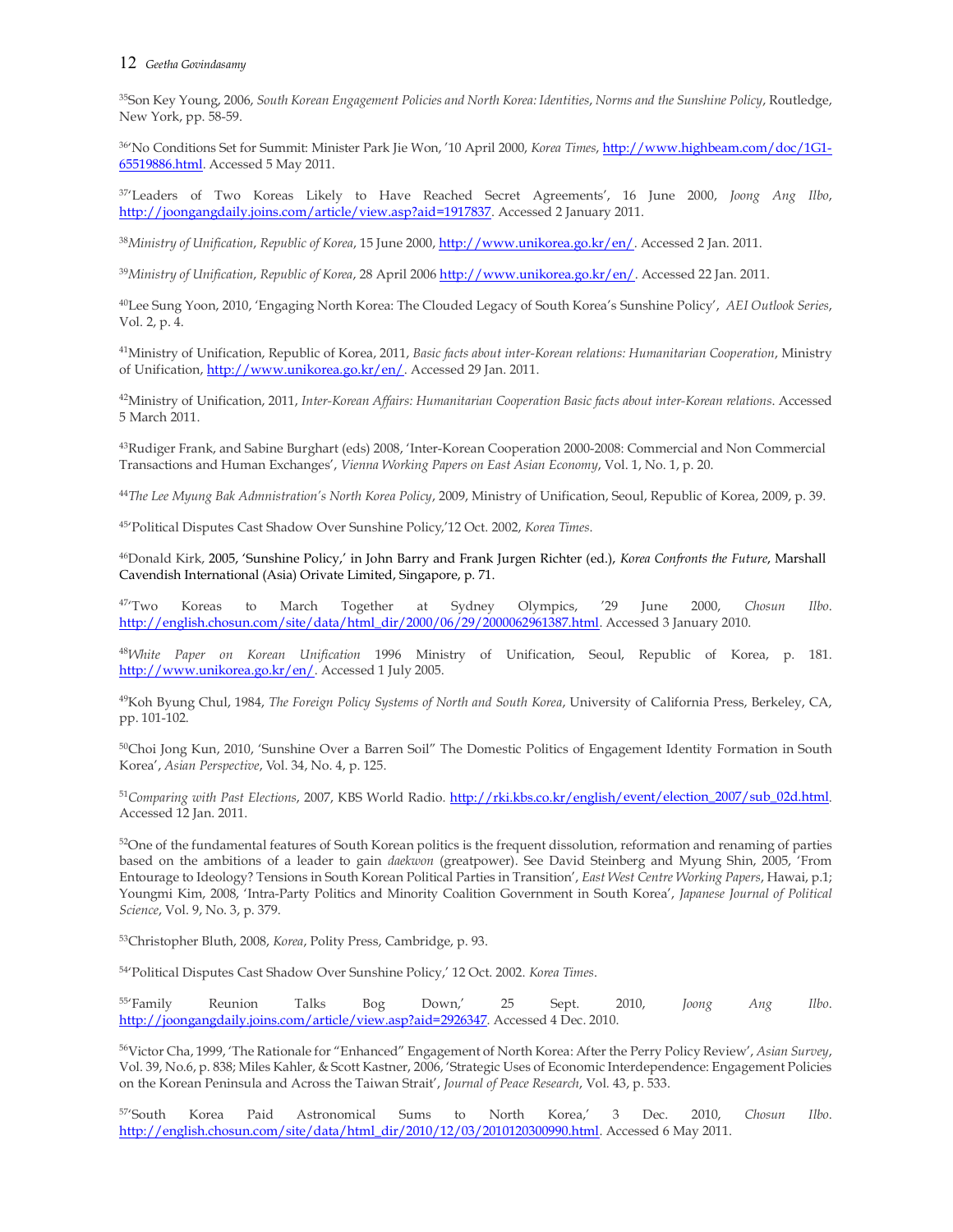58'KNTO To Put W5 Billion into Kumgang Tours, '19Aug. 2002, Chosun Ilbo. http://english.chosun.com/site/data/html\_dir/2002/08/19/2002081961007.html. Accessed 4 May 2011.

<sup>59</sup>'Opposition Reject Kumgang Tour Rescue Plan, '21 Jan. 2002, Chosun Ilbo. http://english.chosun.com/site/data/html\_dir/2002/01/21/2002012161148.html. Accessed 8 May 2010.

<sup>60</sup>'Political Disputes Cast Shadow Over Sunshine Policy,' 12 Oct. 2002, Korea Times.

<sup>61</sup>For more information, seeBush's State of the Union Address, 29 Jan. 2002, CNN News. http://articles.cnn.com/2002-01-29/politics/bush.speech.txt\_1\_firefighter-returns-terrorist-training-camps-interim-leader?\_s=PM:ALLPOLITICS. Accessed 2 Jan. 2011.

<sup>62</sup>'Political Disputes Cast Shadow Over Sunshine Policy,' 12 Oct. 2002, Korea Times.

<sup>63</sup>'Lee's Remarks on NK Nuclear Issue Stirs Controversy,' 5 Dec. 2002, Korea Times.

<sup>64</sup>'Lee's Remarks on NK Nuclear Issue Stirs Controversy,' 5 Dec. 2002, Korea Times.

<sup>65</sup>Choi Jong Kun, 2010, 'Sunshine Over a Barren Soil" The Domestic Politics of Engagement Identity Formation in South Korea', Asian Perspective,Vol.34, No. 4, p 126-127.

<sup>66</sup>Liberation Day refers to the end of Japanese colonial rule in Korea in August 1945.

 $67\text{Kim}$  Dae Jung at the Crossroads, '4 September 2001, Chosun Ilbo. http://english.chosun.com/site/data/html\_dir/2001/09/03/2001090361205.html. Accessed 2 Sept. 2004.

<sup>68</sup>Kim Dae.Jung, 1992, 'The Once and Future Korea', Foreign Policy,Vol. 86, p. 48.

<sup>69</sup>Suh Byung Hoon, 2001, 'Kim Dae-Jung's Engagement Policy and the South-South Conflict in South Korea: Implications for US Policy', Asia Society. http://www.asiasociety.org/publications/update\_southkorea.html. Accessed 3 December 2006.

<sup>70</sup>'Political Dispute Escalating Over Sunshine Policy,'3 July 2002, Korea Times.

<sup>71</sup>Lee Hong Yun, 2003, 'South Korea in 2002: Multiple Political Dramas', Asian Survey, Vol. 43, No.1, p. 73.

<sup>72</sup>Kim, Choong Na,2005, 'Roh Moo Hyun Government's Policy Towards North Korea', East West Centre Working Papers, Hawaii, pp. 4-5.

<sup>73</sup>Young Whan Kihl, 2005, 'The Pastas Prologue: President Kim Dae Jung's Legacy and President Roh Moo Hyun's Policy Issues and Future Challenges', in Mansourov, AY (ed.) A Turning Point: Democratic Consolidation in the ROK and Strategic Re-adjustment in the US-ROK Alliance, Asia Pacific Center for Security Studies (APCSS), Honolulu, Hawaii, pp. 163-165.

 $^{74}$ International Crisis Group, 2004, 'Korea Backgrounder: How the South Views Its Brother from Another Planet', Asia Report, No. 89, 14 Dec., p. 2.

|  |  | 75' Sunshine 'Supported, But Held Unproductive,' 12 June 2001, Joong Ang Ilbo.     |  |  |  |
|--|--|------------------------------------------------------------------------------------|--|--|--|
|  |  | http://joongangdaily.joins.com/article/view.asp?aid=1890225. Accessed 2 Dec. 2010. |  |  |  |

<sup>76</sup>'Sunshine 'Supported, But Held Unproductive,' 12 June 2001, Joong Ang Ilbo. http://joongangdaily.joins.com/article/view.asp?aid=1890225.

<sup>77</sup>'Sunshine 'Supported, But Held Unproductive,' 12 June 2001, Joong Ang Ilbo. http://joongangdaily.joins.com/article/view.asp?aid=1890225. Accessed 2 Dec. 2010.

<sup>78</sup>The Kim Dae Jung Government: The Sunshine Policy, 1999, The Society for Northeast Asian Peace Studies, Seoul, p. 529.

<sup>79</sup>Adapted from Inter-Korean Affairs: Inter-Korean Dialogue Statistics, South Korean Ministry of Unification, 2011, http://eng.unikorea.go.kr/CmsWeb/viewPage.req?idx=PG0000000511. Accessed on 1 March 2011.

<sup>80</sup>Adapted from Inter-Korean Affairs: Inter-Korean Dialogue Statistics, South Korean Ministry of Unification, 2011, http://eng.unikorea.go.kr/CmsWeb/viewPage.req?idx=PG0000000511. Accessed on 1 March 2011.

 $81$ Does the Cabinet Reshuffle Signal Change in N. Korea Policy? 31 Aug. 2011, Chosun Ilbo, http://english.chosun.com/site/data/html\_dir/2011/08/31/2011083101098.html. Accessed on 1 Sept. 2011.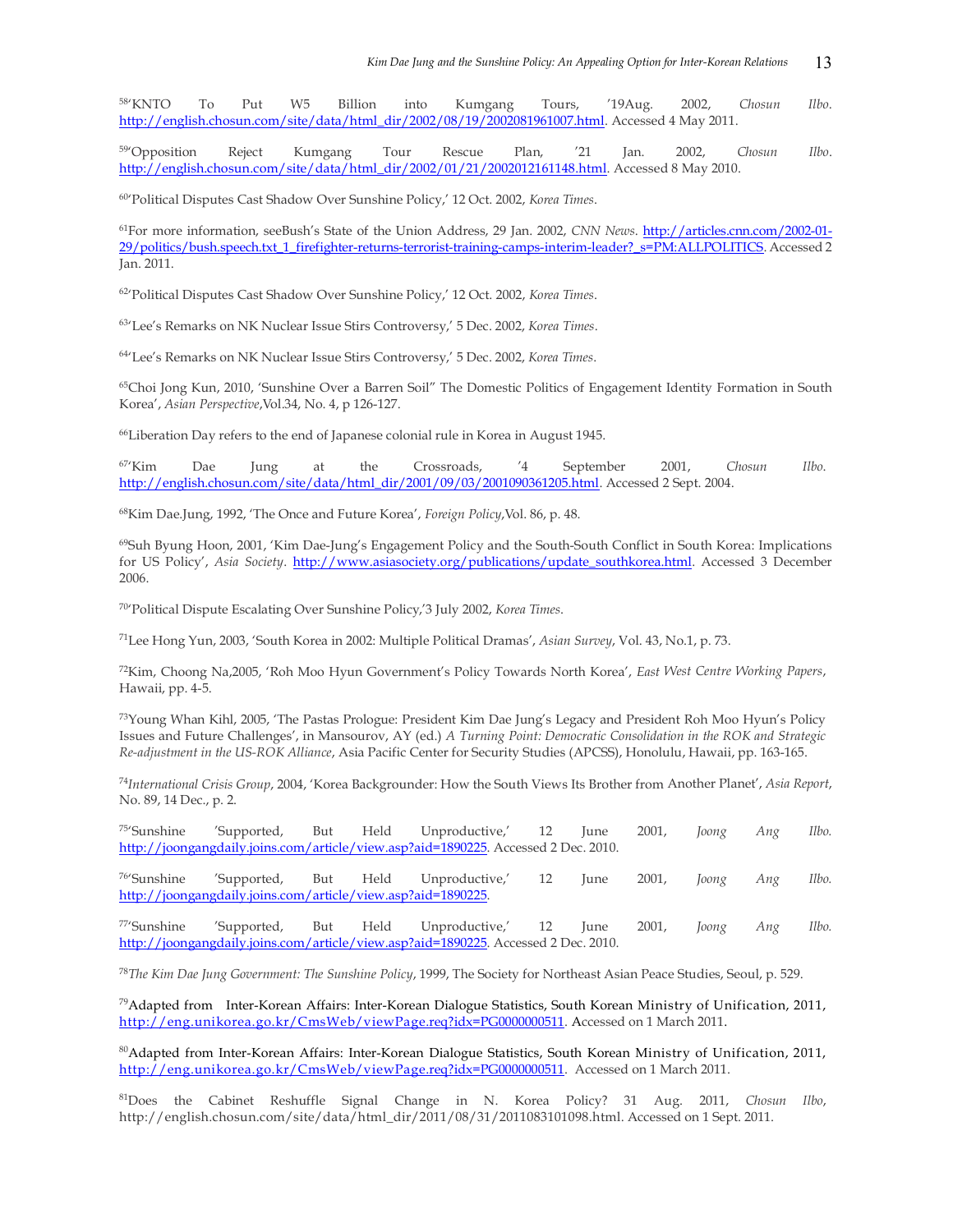82Does the Cabinet Reshuffle Signal Change in North Korea Policy?, 31 Aug. 2011, Chosun Ilbo, http://english.chosun.com/site/data/html\_dir/2011/08/31/2011083101098.html. Accessed 1 Sept. 2011.

# References

- <sup>82</sup>Does the Cabinet Reshuffle Signal Change in North Korea Policy?, 31 Aug. 2011, *Chosun Illo,*<br><sup>82</sup>Does the Cabinet Reshuffle Signal Change in North Korea Policy?, 31 Aug. 2011, *Chosun Illo,*<br>**References**<br>2000. "Leader Accessed 2 January 2011. http://joongangdaily.joins.com/article/view.asp?aid=1917837
- 2000. "No Conditions Set for Summit: Minister Park Jie Won." KoreaTimes, April 10. Accessed 5 May 2011. http://www.highbeam.com/doc/1G1-65519886.html
- 2000. "Two Koreas to March Together at Sydney Olympics." ChosunIlbo, June 29. Accessed 3 January 2010. http://english.chosun.com/site/data/html\_dir/2000/06/29/2000062961387.html
- 2001. "Kim Dae Jung at the Crossroads."ChosunIlbo, September 4. Accessed 2 September 2004. http://english.chosun.com/site/data/html\_dir/2001/09/03/2001090361205.html.
- 2001. "Sunshine Supported, But Held Unproductive." JoongAngIlbo, June 12. Accessed 2 December 2010. http://joongangdaily.joins.com/article/view.asp?aid=1890225
- 2002. "KNTO To Put W5Billion into Kumgang Tours."ChosunIlbo, August 19. Accessed 4 May 2011. http://english.chosun.com/site/data/html\_dir/2002/08/19/2002081961007.html
- 2002. "Lee's Remarks on NK Nuclear Issue Stirs Controversy." Korea Times, December 5.
- 2002. "Opposition Reject Kumgang Tour Rescue Plan."ChosunIlbo, January 21. Accessed 8 May 2010. http://english.chosun.com/site/data/html\_dir/2002/01/21/2002012161148.html
- 2002. "Political Disputes Cast Shadow Over Sunshine Policy" Korea Times, October 12.
- 2002. "Political Dispute Escalating Over Sunshine Policy." Korea Times, July 3.
- 2007. "Comparing with Past Elections." KBSWorld Radio. Accessed 12 January 2011. http://rki.kbs.co.kr/english/event/election\_2007/sub\_02d.html 2010. "Family Reunion Talks Bog Down." JoongAng Ilbo, September 25. Accessed 4 December 2010.
- http://joongangdaily.joins.com/article/view.asp?aid=2926347
- 2010. "South Korea Paid Astronomical Sums to North Korea"Chosun Ilbo, December 3. Accessed 6 May 2011. http://english.chosun.com/site/data/html\_dir/2010/12/03/2010120300990.html
- 2011. "Basic Facts about Inter-Korean Relations: Inter-Korean Exchanges and Cooperation." Ministry of Unification, Republic of Korea. Accessed 2 January 2011. http://eng.unikorea.go.kr/content.do?cmsid=1806 2011. "Does the Cabinet Reshuffle Signal Change in North Korea Policy?"Chosun Ilbo, August 31. Accessed 1
- September 2011. http://english.chosun.com/site/data/html\_dir/2011/08/31/2011083101098.html 2011. "Inter-Korean Affairs: Humanitarian Cooperation Basic facts about inter-Korean relations." Ministry of
- Unification. Accessed 5 March 2011. http://eng.unikorea.go.kr/content.do?cmsid=1806<br>2011. "Inter-Korean Affairs: Inter-Korean Dialogue Statistics." South Korean Ministry of Unification. Accessed 1
- March 2011. http://eng.unikorea.go.kr/CmsWeb/viewPage.req?idx=PG0000000511
- Bluth, C. 2008. Korea. Cambridge: Polity Press.
- Bracken, P. 1998. "How to Think About Korean Unification."Orbis 42 (3).
- Cha, V. 1999. "The Rationale for 'Enhanced' Engagement of North Korea: After the Perry Policy Review."Asian Survey 39 (6).
- Chae, KS. 2002. "The Future of the Sunshine Policy: Strategies for Survival." East Asian Review 14 (4).
- Choi, JK. 2010. "Sunshine Over a Barren Soil: The Domestic Politics of Engagement Identity Formation in South Korea." Asian Perspective 34 (4). http://conampaginity/restrictedion. 2007. And Odd Haml<br>
2010. "Tarmily Reunion Talks Bog Down." Joneyhay *Hbo*, September 25. Accessed 4 December 2010.<br>
2010. "South Korea Paid Astronomicalist Website, Details Website, 19
- 5 December 2005. http://www.wsws.org/articles/2000/nov2000/npp-n03.shtml
- Dong, YS. 1997." The Coming Collapse: The Fall of North Korea." Accessed 2 September 2011. http://www.nira.or.jp/past/publ/review/97spring/dong.html Eberstadt, N. 1993. North Korea: Reform, Muddling Through, or Collapse? Seattle: National Bureau of Asian Research.
- 
- Frank, R. and S. Burghart, eds. 2008. "Inter-Korean Cooperation 2000-2008: Commercial and Non Commercial Transactions and Human Exchanges." Vienna WorkingPapers on East Asian Economy 1 (1).
- Goodkind, D. and L. West. 2001. "The North Korean Famine and its Demographic Impact." Population and Development Review 27 (2).
- International Crisis Group. 2004. "Korea Backgrounder: How the South Views Its Brother from Another Planet." Asia Report 18.